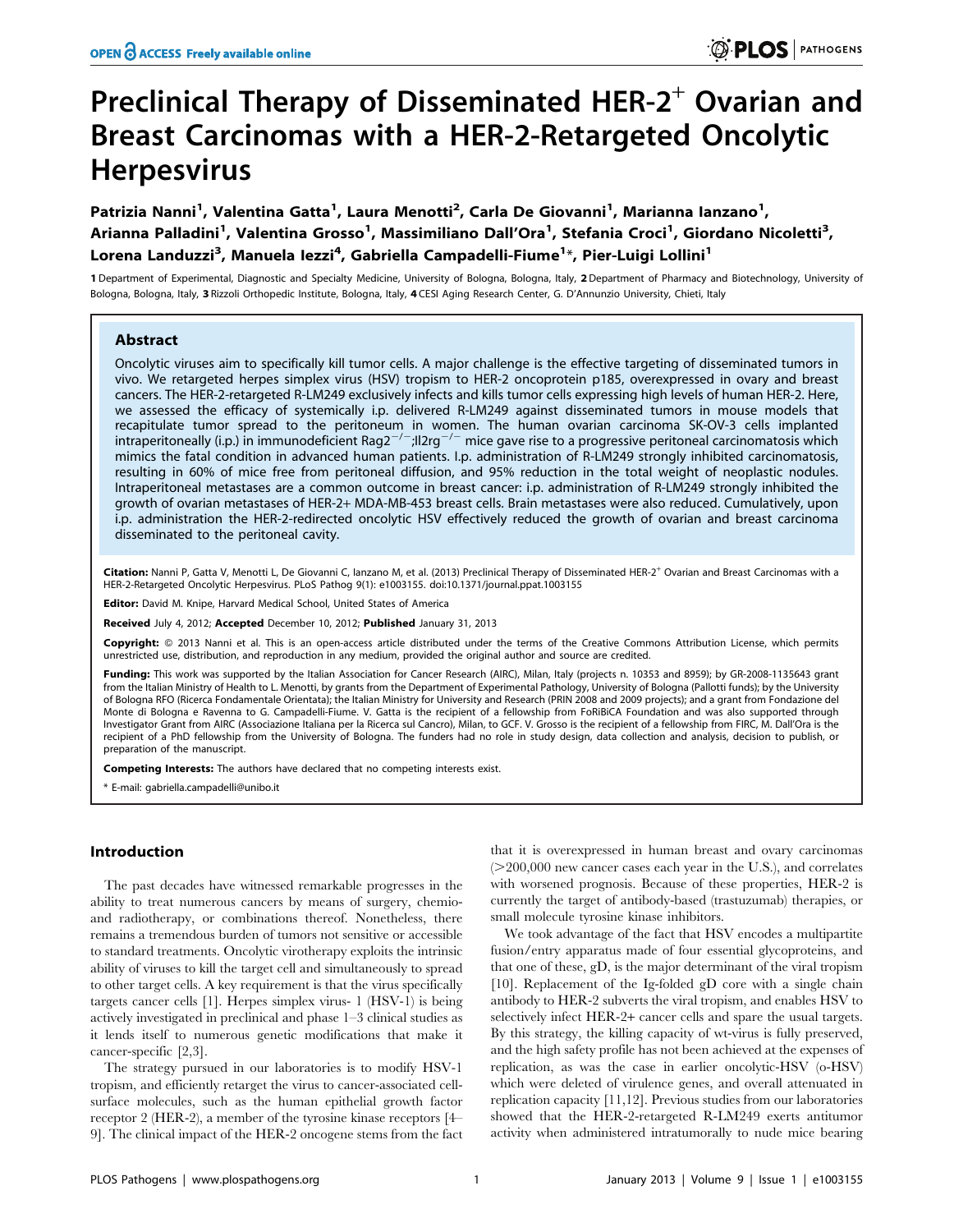## Author Summary

In the genome of human herpes simplex virus (HSV) we have replaced part of the sequences encoding the receptor-binding glycoprotein with antibody fragments directed against the oncoprotein HER-2, overexpressed in human breast and ovarian cancers. The retargeted HSV only infects and kills human cancer cells expressing high levels of HER-2. Earlier experiments showed that the retargeted HSV injected inside localized tumors inhibits human tumor growth in immunodeficient mice. As tumor dissemination is the major cause of cancer mortality, we have now used the HER-2-retargeted HSV to treat disseminated HER-2+ ovarian and breast cancer in immunodeficient mice. Intraperitoneal treatments significantly inhibited the peritoneal spread (carcinomatosis and ascites formation) of ovarian cancer cells and the metastatic growth of breast cancer cells in the ovaries. Brain metastases were also inhibited. Our results showed that a HER-2-redirected oncolytic HSV is an effective therapeutic agent against metastatic HER- $2^+$  cancers and, more generally, provide the first demonstration of the efficacy of a systemically-administered, retargeted oncolytic HSV.

HER-2-hyperexpressing human tumors [6]. A single injection dramatically impaired tumor growth. Repeated injections of R-LM249 doses higher than  $10^6$  pfu left 60% of mice tumor-free, and dramatically reduced the tumor size in the remaining 40%. Recently, a HSV retargeted to HER-2 showed efficient antitumor activity in an intracranial model of high-grade glioma in immunosuppressed and immunocompetent mice [7,9]. Overall, these findings demonstrated that R-LM249 is effective in killing HER-2+ tumors in vivo, when administered locally [6].

The major clinical problem of HER-2+ neoplasms is disseminated disease, not the primary tumors which are usually removed surgically, coupled to the development of cells resistant to the biological inhibitors. Ovarian cancer disseminates within the peritoneal cavity, thus hampering surgical resection, and frequently produces voluminous peritoneal ascites [13]. Breast cancer disseminates systemically, most frequently to lungs, peritoneal organs, bones, brain in addition to peritoneal cavity [14]. Here we performed the preclinical evaluation of i.p. administered R-LM249 against peritoneal metastases of human ovarian and breast cancers in murine hosts. We show that the i.p.-administered HER-2-redirected HSV effectively inhibits peritoneal dissemination of HER-2+ ovarian and mammary carcinomas.

## Results

## In vitro activity of R-LM249 and trastuzumab against ovary and mammary cancer cells

In vitro R-LM249 killed all the HER-2<sup>+</sup> human cancer cells lines, both of ovary (SK-OV-3) and mammary (MDA-MB-453 and BT-474) origin, but not the HER-2-low/negative MDA-MB-231 cells (Fig. 1A). Microscopical examination of R-LM249-treated BT-474 and SK-OV-3 cultures revealed some residual cells, possibly accounting for 10% viability reported in the graph at 6 days. When such cells were cultured they were unable to proliferate, and therefore most likely already committed to death. Of note, SK-OV-3 and MDA-MB-453 cells are resistant to the growth inhibition by trastuzumab (Fig. 1B) [15]. Thus, HER-2-redirected HSV is effective against HER-2+ trastuzumab-resistant cells, an important property in view of clinical application of R-LM249.



Figure 1. In vitro sensitivity to HER-2-redirected HSV and to trastuzumab. (A) Cytotoxicity of R-LM249 for cells with high (SK-OV-3, MDA-MB-453 and BT-474) or very low/negative (MDA-MB-231) HER-2 expression. Cells were infected with R-LM249 (10 pfu/cell). Cell viability was measured at the indicated days after infection, by alamarBlue assay. Each point represents the average of quadruplicates  $+$  SD expressed as percentage with respect to uninfected cells. (B) Effect of trastuzumab after 72 hr culture. Mean and SEM from 3–5 independent experiments is shown.

doi:10.1371/journal.ppat.1003155.g001

## Therapy of peritoneal carcinomatosis of HER-2+ ovarian carcinoma

Previously, we showed that R-LM249 exerts anti-tumor activity against subcutaneously-injected human ovary cancer cells. Here, we investigated the therapeutic activity of R-LM249 against the intraperitoneal (i.p.) growth of SK-OV-3 cells. In a first set of experiments, SK-OV-3 cells were injected i.p. in athymic nude mice. Fig. 2 shows that repeated i.p. administrations of R-LM249 significantly delayed the growth of SK-OV-3 peritoneal carcinomatosis, resulting in a prolongation of median survival time from 103 to 440 days. The majority of treated mice died when they reached the lifetime expected for nude mice, not because of xenograft growth. It can be seen that the growth of SK-OV-3 tumors in nude mice was very slow, in agreement with previous reports [16], and the whole experiment depicted in Figure 2 took one and a half year, clearly hindering further investigations in this model system.

Recently, one of our laboratories showed that  $\text{Rag2}^{-/-};112\text{rg}^{-/-}$ mice, which lack T, B and NK responses, are superior to nude mice for studies on human tumors [17,18]. Here, we asked whether the novel model could be employed to evaluate the oncolytic therapy of HER-2+ ovarian carcinoma. SK-OV-3 cells grew i.p. in all  $\text{Rag2}^{-/-}$ ;  $\text{Il2rg}^{-/-}$  mice in a few weeks, and gave also rise to ascitic fluid in most cases; this enabled us to reliably use a fixed end-point of 6 weeks and allowed a quantitative evaluation of peritoneal carcinomatosis (Fig. 3 and Fig. S1). Therapy with R-LM249 produced a strong inhibition of tumor growth, resulting in the absence of ascites in all treated mice and reducing the overall tumor burden by 95% (Figs. 3A–E). EGFP fluorescence, indicative of R-LM249 persistence and expression, hence of virus-susceptible cells, was observed at sacrifice in some residual peritoneal masses of treated mice.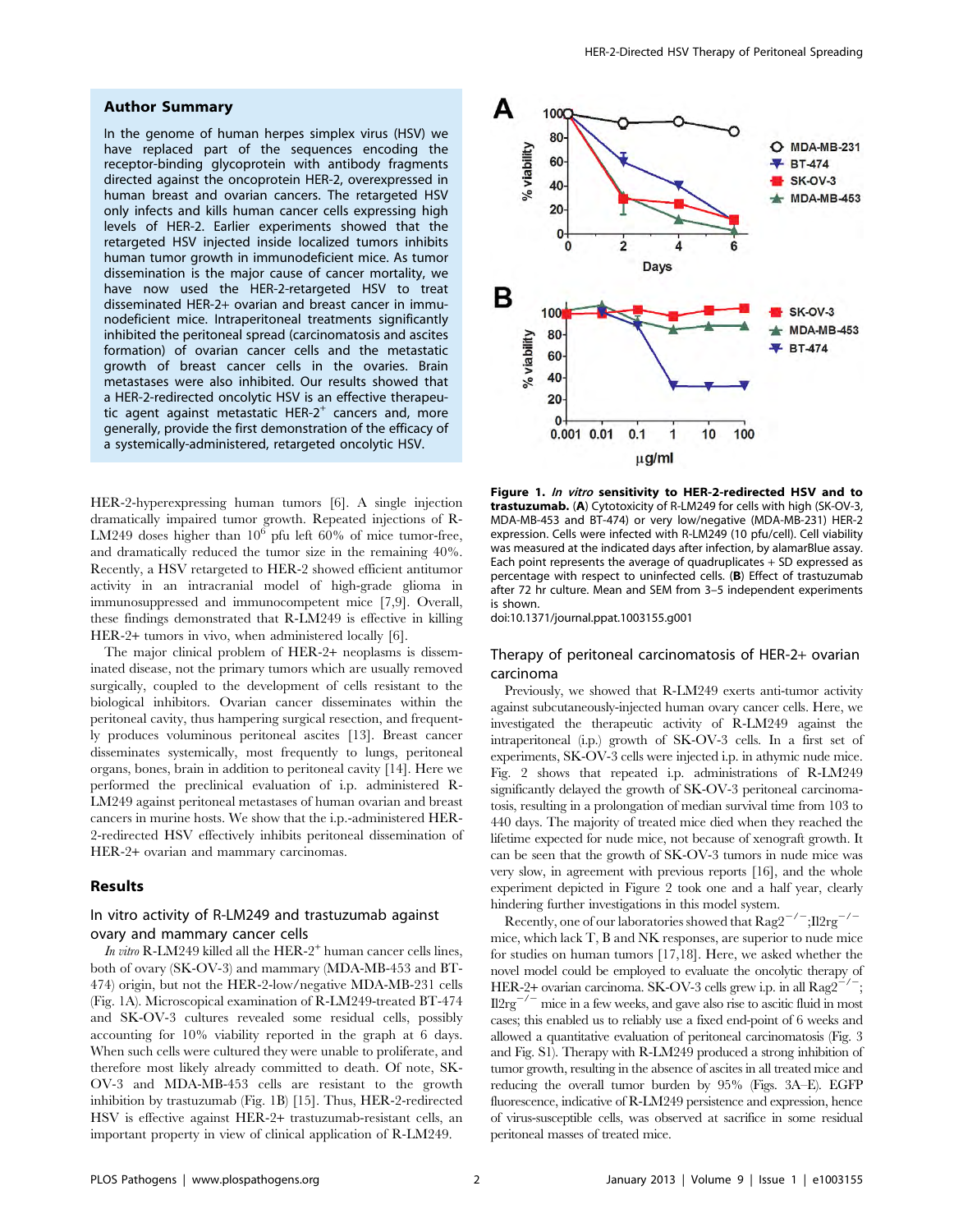

Figure 2. Therapy with the HER-2-redirected oncolytic HSV, R-LM249, of nude mice bearing i.p. human SK-OV-3 ovarian carcinoma. Red arrows below x-axis mark the days in which groups of 5 mice received weekly i.p. treatments with R-LM249 ( $2\times10'$  p.f.u./treatment) or vehicle (PBS). Significance of curve comparison:  $p = 0.02$  by the Mantel-Haenszel test. doi:10.1371/journal.ppat.1003155.g002

We took advantage of the EGFP sequence engineered in R-LM249 genome to monitor intraperitoneal viral spread and to image the tumors. In this instance, R-LM249 was i.p. administered to mice bearing preformed tumors, i.e. 9 weeks after SK-OV-3 cell injection. The virus populated and replicated in all visible intraperitoneal tumor masses, producing a strong signal (Fig. 3F), practically yielding an in vivo imaging of the tumor. EGFP expression was strictly confined to tumor masses, notwithstanding the fact that the amounts of administered virus were about 3 logs higher than those required for wild type virus to kill 100% of mice by the same route [6]. This finding confirms and extends the high specificity of R-LM249 towards HER-2-positive cells [6], and consequently its safety profile. We specify that R-LM249 is retargeted to human HER-2, hence the virus would likely not be able to infect cells expressing endogenous murine HER-2, if they were present. The ability of R-LM249 to infect only cells with a high level of HER-2 cell surface expression [6], argues that the virus is unlikely to infect cells with low level of HER-2, i.e. non cancer cells in which the gene is not amplified.

Cumulatively, the results reported in this section provide the first evidence that R-LM249 exerts anti-tumor activity against peritoneally-spread ovary cancers, and that it is effective following the i.p. systemic route of administration.

#### Therapy of subcutaneous HER-2+ breast cancer

The primary clinical target of therapeutic agents against HER-2 is breast cancer [19]. As a first approach to evaluate the in vivo activity of R-LM249 against HER-2+ breast cancer, we studied the activity of R-LM249 against the growth of subcutaneous tumors induced by human HER-2+ breast cancer cells. The growth of MDA-MB-453 and BT-474 tumors in  $\text{Rag2}^{-/-}; \text{Il2rg}^{-/-}$  mice was strongly inhibited by repeated intratumor administrations of R-LM249 (Fig. 4A and B). R-LM249 was effective both at  $2\times10^7$  and  $1\times10^8$  PFU/mouse, with significantly higher effects for the higher amount in BT-474 group at several time points, as determined by Student's  $t$  test. Mice treatment was discontinued at 67 days. Kaplan-Meier analysis showed that the overall survival was significantly extended, with about 20% long-term survivors

(Fig. 4C and D). All MDA-MB-453 tumor-bearing mice showed development of brain and lung metastases.

## Therapy of metastases from HER-2+ breast cancer

The visceral organs in the peritoneal cavity are a frequent site of metastatic spread for breast cancer [14]. The metastatic tropism of HER-2+ breast cancer in patients is not readily reproduced in nude mice; recently we reported that  $\text{Rag2}^{-/-}$ ; $\text{II2}^{\dagger}$ rg<sup>-/-</sup> mice enabled a multiorgan metastatic spread of MDA-MB-453 and BT-474 cell lines that mirrored the clinical situation, including ovarian, lung and brain metastases in most mice (Fig. S2 and [18]). In this model, metastases are induced through cell injection via the intravenous route, thus allowing to mimic an adjuvant therapeutic condition. Here, we took advantage of this novel metastatic model and investigated the therapeutic activity of R-LM249 administered i.p. against metastases of human breast cancer. We focused on MDA-MB-453 cells for two reasons. First, these cells are more metastatic than BT-474 cells. Secondly, their growth is not inhibited by trastuzumab (see Fig. 1B). Hence, they represent a worst case scenario of HER-2+ cancer dissemination.

All  $\text{Rag2}^{-/-}; \text{Il2rg}^{-/-}$  mice inoculated i.v. with MDA-MB-453 breast cancer cells developed large ovarian metastases (Fig. S3), frequently affecting both ovaries. Remarkably, all mice treated i.p. with R-LM249 appeared free from macroscopic ovarian metastases at necropsy (Fig. 5A).

To quantify micrometastases within mouse ovaries we set up a quantitative PCR assay for human centromeric sequences (see Materials and Methods). This molecular assay highlighted that the numbers of molecularly-detectable human metastatic cells reached levels significantly lower in the ovaries of virus-treated than in the ovaries of PBS-treated control mice (Fig. 5B). We found a therapeutic activity against brain metastases (Figs. 5C–D) and no effect against lung metastases (Figs. 5E–F).

Since virus replication is dependent on the presence of HER-2+ cells, biodistribution of i.p. administered R-LM249 was studied in mice already bearing MDA-MB-453 metastases. Virus was found in ovaries and lungs and, at lower levels, in brain (Fig. 6), with different kinetics of clearance. Ovaries and brain showed significantly decreased levels up to 24 hr, then virus level increased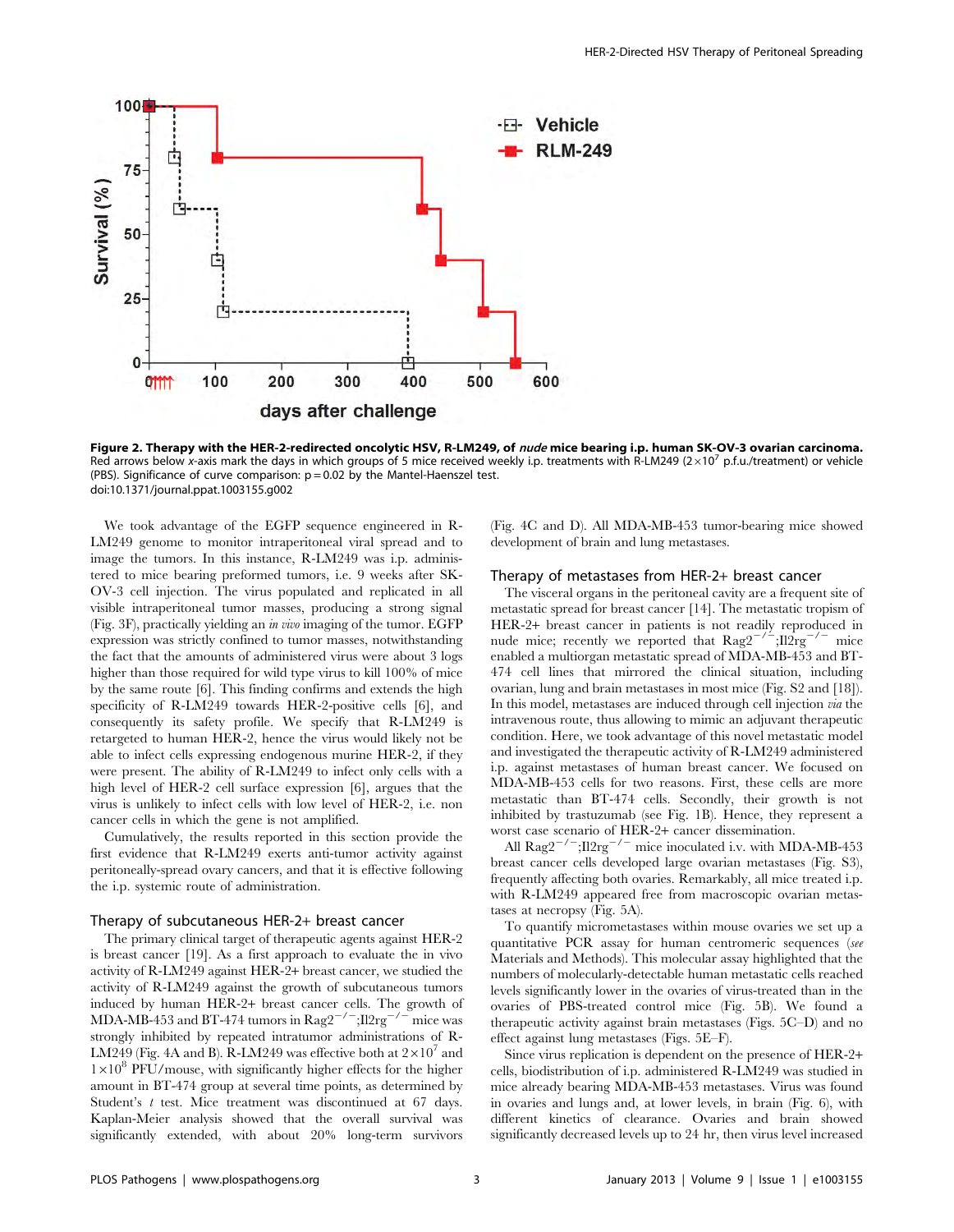

Figure 3. Therapy with R-LM249 of Rag2<sup>-/-</sup>;Il2rg<sup>-/-</sup> mice bearing i.p. human SK-OV-3 ovarian carcinoma. (A-C) incidence of peritoneal carcinomatosis, weight of metastatic lesions (mean + SEM) and incidence of ascites fluid in groups of 5–7 mice. Statistically significant differences: panel **B**, p = 0.007 at Student's t test; panel **C**, p = 0.027 at Fisher's exact test. (D) control mouse, treated with vehicle (PBS) alone, showing multiple i.p. masses (green arrows); (E) tumor-free mouse treated with R-LM249; (F) distribution of R-LM249 in a mouse bearing multiple i.p. tumors shows that the virus selectively populates and replicates in the HER-2+ masses (green fluorescence: virally-encoded EGFP; yellow-brown florescence: autofluorescence of mouse fur and visceral organs). doi:10.1371/journal.ppat.1003155.g003

at 48 hr. This suggests that some viral replication occurred in ovary and brain HER-2<sup>+</sup> metastatic deposits, in agreement with the above reported therapeutic activity. Kinetics of R-LM249 in lungs was different, with levels unchanged up to 48 hr.

Overall, the i.p.-administered R-LM249 exerted a strong antimetastatic effect against peritoneal metastases of breast cancers. Some evidence of therapeutic effect on extraperitoneal metastases was also found.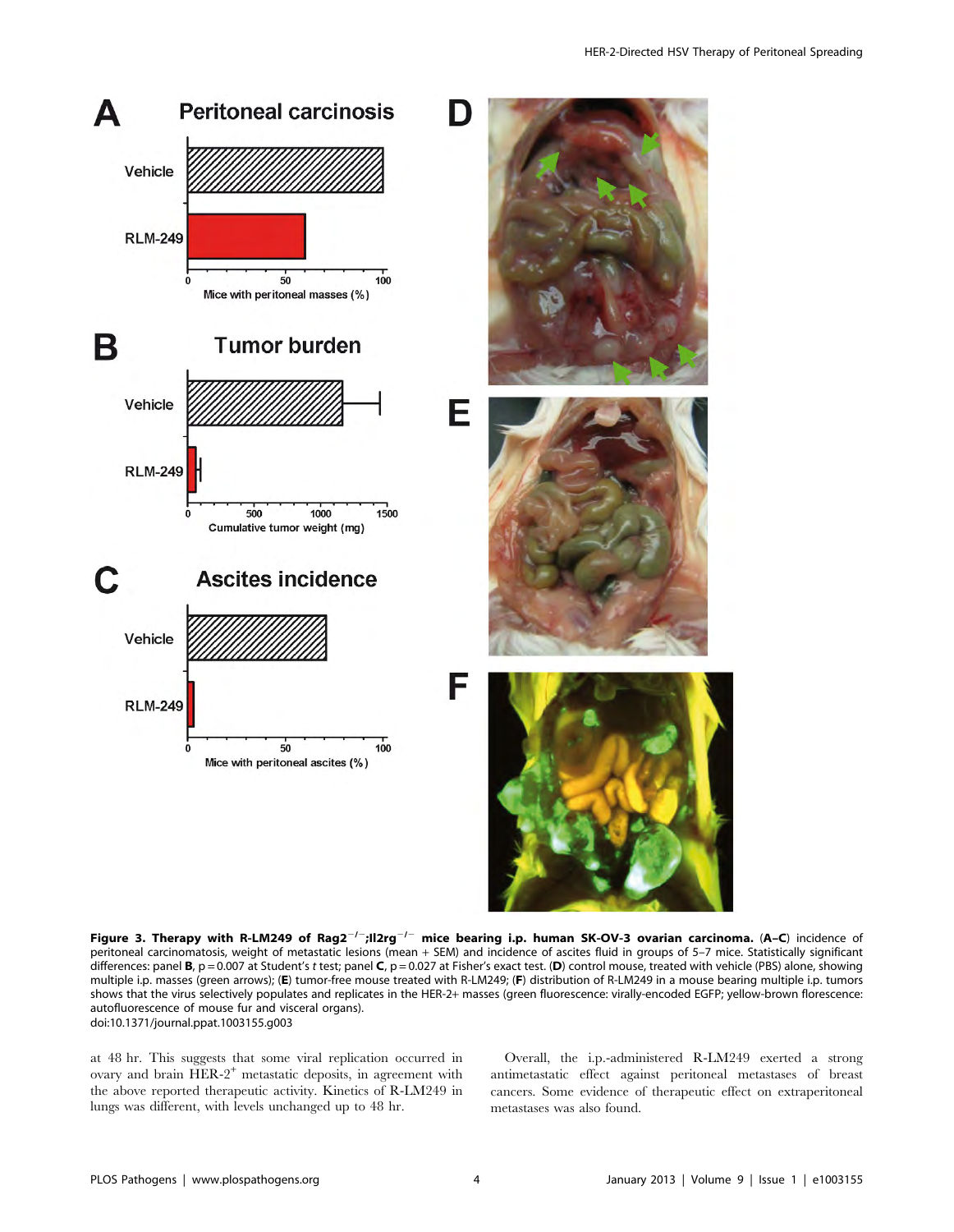

Figure 4. Therapy with R-LM249 of Rag2<sup>-/-</sup>;Il2rg<sup>-/-</sup> mice bearing s.c. BT-474 or MDA-MB-453 human breast carcinoma cell lines. (A) and (B), tumor volumes. R-LM249 was administered intratumorally at the indicated amounts (p.f.u.) on the days marked by red arrows below xaxis. Mean + SEM of 5 mice per group is shown, until all mice per group are alive. Statistical significance of treatment (at Student's t test): panel A,  $p$ <0.05 at least from day 13 (10<sup>8</sup> dose) or 20 (2×10<sup>7</sup> dose); panel **B**:  $p$ <0.05 at least from day 13 (both doses). (C) and (D), Kaplan-Meier analysis. End of therapy is shown by a vertical dashed line. Median survival times (days) for BT-474 groups were: Vehicle = 73, R-LM249 dose  $2\times10^7$  = 139, dose  $10^8$  = 146. Median survival times (days) for MDA-MB-453 groups were: Vehicle = 98, R-LM249 dose  $2\times10^7$  = 125, dose 10<sup>8</sup> = 132. Survival curves of treated groups were significantly different from the respective vehicle (p<0.01 at least, Mantel-Haenszel test). doi:10.1371/journal.ppat.1003155.g004

## **Discussion**

Tumor dissemination is the main cause of cancer-related death. A major challenge in oncolytic virotherapy is whether viruses can reach metastatic tumors upon systemic (e.g. intravenous or intraperitoneal) administration. To address this issue, not previously investigated for any retargeted HSVs, we employed mouse models that mirror the intraperitoneal dissemination of the two main HER-2+ cancers, ovarian and breast. This represents an aggressive, advanced form of cancer, associated with dismal prognosis. The HER-2-redirected HSV R-LM249 was administered i.p., to ensure that it readily reached the intraperitoneal metastatic masses. R-LM249 strongly inhibited the peritoneal growth of human HER-2+ trastuzumab-resistant ovarian and breast carcinomas, and its metastatic growth in the brain, but not in the lungs.

## Pertinent to our conclusions is the following

(i) HER-2 is a clinically relevant and molecularly attractive target. Different targeting strategies have led to a range of specific drugs against the p185 HER-2 oncoprotein. We envision that the anti-HER-2 virotherapy is not mutually exclusive with the anti-HER-2 specific therapies, rather they can complement each other, or be applied sequentially. The monoclonal antibodies (MAb) and kinase inhibitors (KI) have non-overlapping mechanisms of action, and patients clearly benefit from combinations [20,21]. An emerging problem is the in vivo selection of cells resistant to the inhibitors. The HER-2 redirected HSV introduces a further antitumor tool, independent of MAb and KI.

The distinct advantage of R-LM249 is its cytotoxic activity independent of tumor cell addiction to HER-2 signaling as well as of host's immunity. Whereas KI are efficacious only if tumor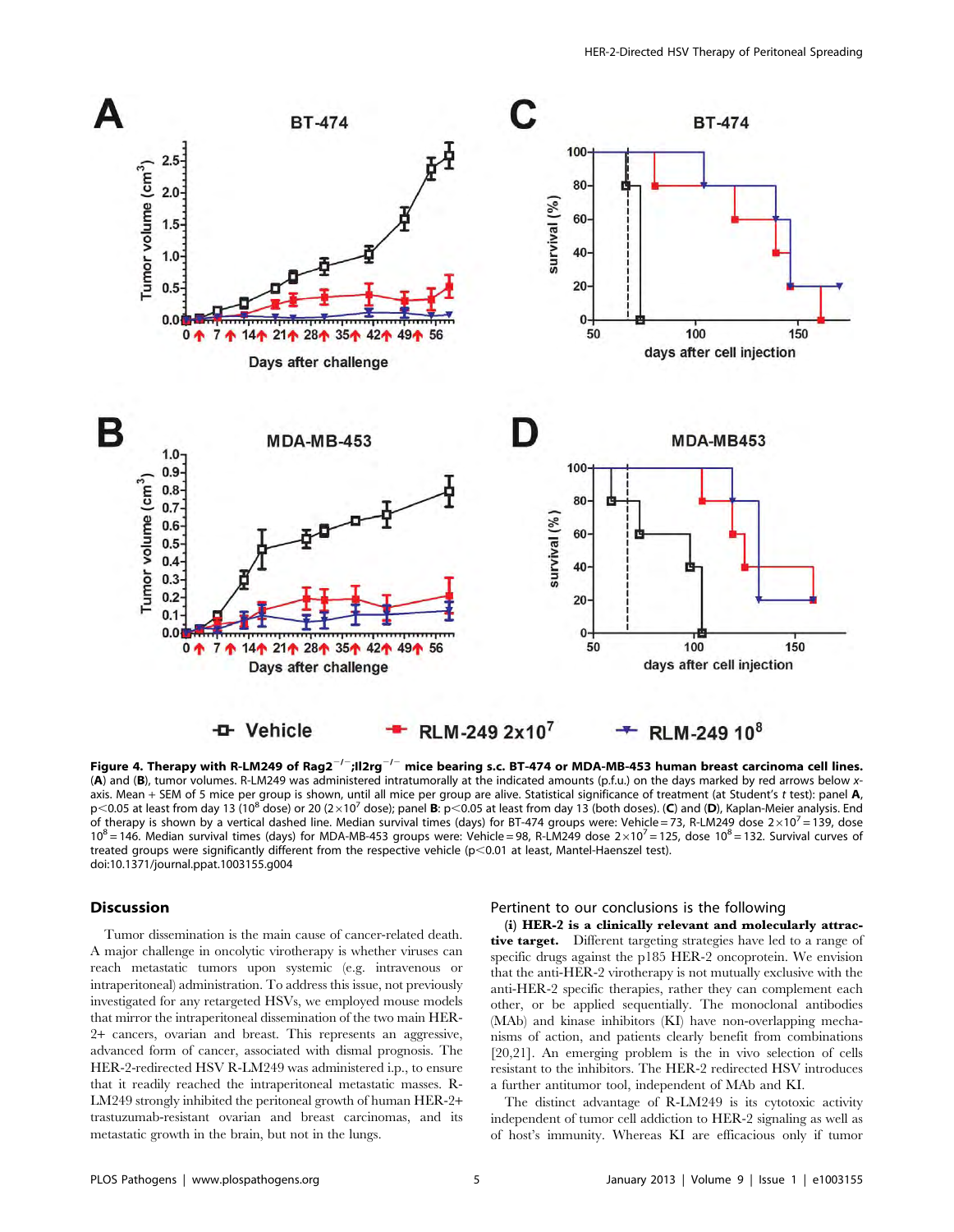

Figure 5. Therapy with R-LM249 of systemic metastases induced by the i.v. injection of human breast carcinoma cell line MDA-MB-453. R-LM249 was administered i.p. at 10<sup>8</sup> pfu dose (4 weekly injections) to groups of 9-10 Rag2<sup>-/-</sup>;Il2rg<sup>-/-</sup> mice. (A, C, E) incidence of macroscopic metastases in the indicated organs, as determined at necropsy;  $(B, D, F)$  total metastatic burden (mean + SEM) in organs as quantified by human centromeric DNA qPCR. Statistical analysis of differences: panel A,  $p$ <0.0001 at Fisher's exact test; panel B, p = 0.0004 at both Student's t and non-parametric Wilcoxon rank sum tests; panel C, p=0.07 at Fisher's exact test; panel D, p=0.056 at Student's t test and p=0.03 at nonparametric Wilcoxon rank sum test. doi:10.1371/journal.ppat.1003155.g005

growth and survival are dependent on p185 kinase-mediated signaling, R-LM249 could kill HER-2+ cells independently of p185 kinase activity. In addition to the inhibition of mitogenic signaling, anti-p185 MAbs can kill tumor cells through complement-dependent cytotoxicity or antibody-dependent cell-mediated cytotoxicity (ADCC). Yet, solid tumors, unlike lymphomas and

leukemias, are mostly resistant to such immune-mediated lytic mechanisms [22,23]. R-LM249 can kill HER-2+ cancer cells that are resistant to MAbs, because its cytopathic activity is independent of tumor cell sensitivity to immune-mediated lysis. So far, we have no evidence for in vitro selection of cells resistant to R-LM249. As reported in Results, in  $\text{Rag2}^{-/-}$ ; Il2rg<sup>-/-</sup> treated mice some residual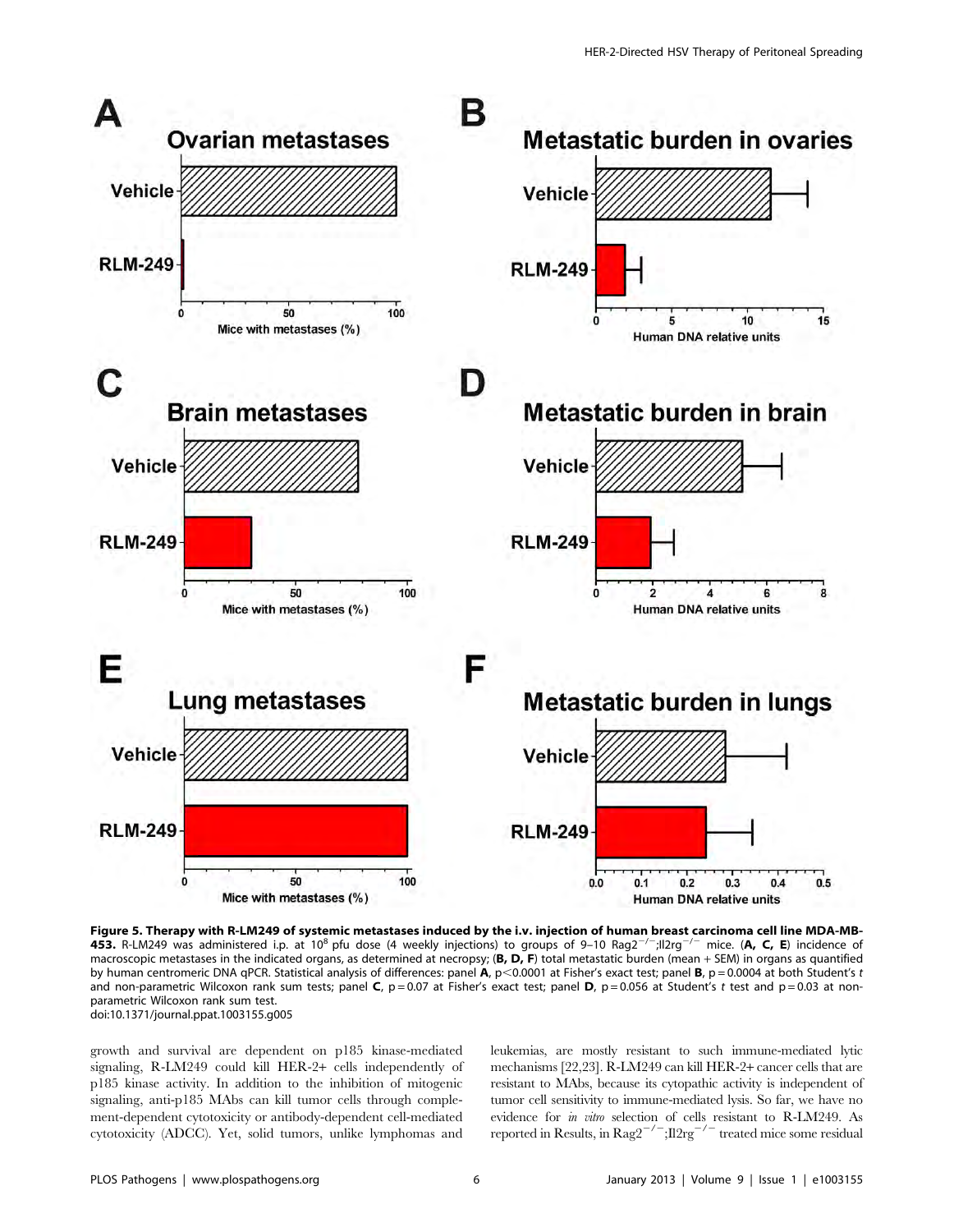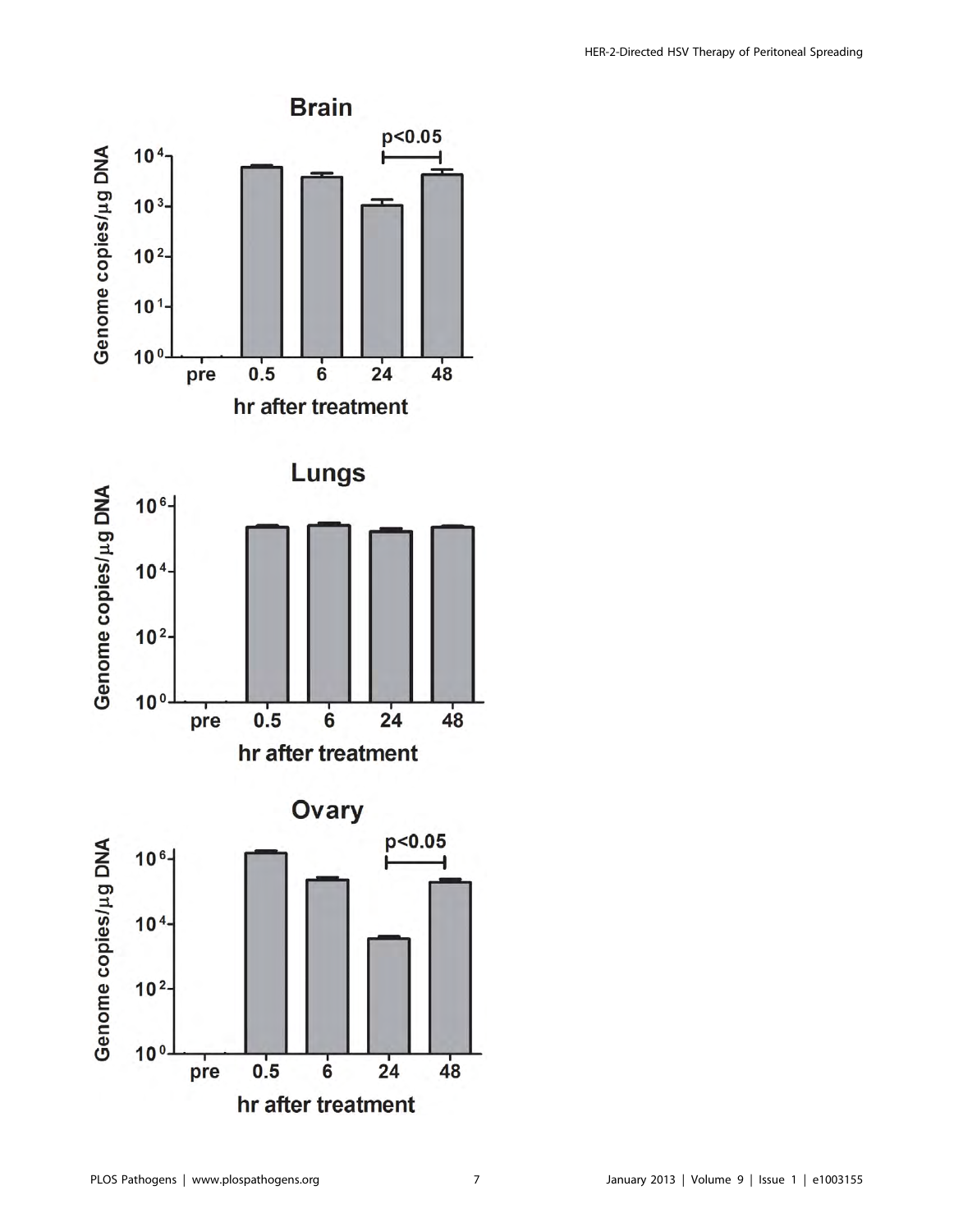Figure 6. Biodistribution of R-LM249 injected by the intraperitoneal route at 10<sup>8</sup> pfu in Rag2<sup>-/-</sup>;Il2rg<sup>-/-</sup> mice bearing MDA-MB-453 metastases. Mean and SEM is shown for 2-3 mice. The number of copies of R-LM249 normalized over the quantity of total DNA extracted from the organ is reported. ''pre'' corresponds to organs of a mice that did not receive R-LM249. doi:10.1371/journal.ppat.1003155.g006

small peritoneal masses showed evidence of virus persistence and replication, indicative of virus-susceptible cells. The presence of R-LM249–susceptible cells and of the virus possibly reflects a higher replication rate of the tumor cells relative to that of the virus.

(ii) Current data extend the results of a limited number of studies on the efficacy of o-HSV following systemic delivery, with positive indications both in animals and in humans. In mice, i.p. and i.v. administered non-retargeted o-HSVs can indeed hamper the growth of tumor masses [24–29], including i.p. SK-OV-3 xenografts [30]. In humans, administration of o-HSV via hepatic artery contrasted the growth of metastatic colon cancers in liver [31–33]. The o-HSVs employed in the above studies exhibited wt-tropism, hence were capable to infect, and, albeit at reduced level, to replicate and survive at some sites before reaching the tumor. By contrast, retargeted HSVs replicate exclusively after they reach the target tumor and exhaust themselves when they no longer find susceptible cancer cells. Similarly, HER-2-retargeted vesicular stomatitis virus (VSV) administered i.p. could replicate in HER-2+ tumor bearing mice, but not in tumor-free animals [34].

The systemic administration of HER-2-retargeted HSV to humans calls for a high safety profile. In vivo, R-LM249 did not kill any mice, even at doses 3 logs higher than those required for wtvirus to kill all mice [6]. A limit of that assay was that R-LM249 is specific to the human HER-2 and likely would not infect cells expressing the murine HER-2. Safety can be inferred by the highly specific tropism of the virus for cells that express HER-2, the requirement for high expression level of the receptor [6], R-LM249 inability to revert to wt-genotype and phenotype consequent to the deletion of a large portion of gD gene, and, finally, the preservation of the thymidine kinase gene that guarantees the efficacy of acyclovir in a worst case scenario.

(iii) A remarkable finding was the ability of R-LM249 to reach and populate the tumor masses spread to the peritoneum. This resulted in EGFP expression in every tumor mass, even the small ones, and enabled a visualization of intraperitoneally-spread tumors (Fig. 3F). This property, which rests on the high specificity of the virus, could lead to the development of virus-mediated imaging of tumors, particularly since specific substrates of HSV thymidine kinase were designed, which enable the detection of HSV-infected cells by the non invasive, repeatable positron emission tomography (PET) [35].

(iv) The effect of i.p.-administered R-LM249 against brain metastases most likely reflects the R-LM249 ability to reach the brain tumors, documented here by detection of HSV genome copies in the brain (Fig. 6). Alternatively, it may be consequent to the reduction in peritoneal tumor growth, should the brain metastases originate from tumor cells leaving the peritoneal cavity. The differential effect of R-LM249 against metastasis in different organs could be consequent to microenvironmental interactions. R-LM249 reached and persisted in lungs, but was not effective against lung metastases. The high macrophage content of lungs could play a role [36].

In previous studies we identified two privileged positions in gD which can accept single chain antibodies and enable to engineer fully retargeted o-HSVs [4,5]. A strong advantage of the technology is that the HER-2-HSVs can be easily re-engineered to target different oncoproteins, through the replacement of the trastuzumab-encoding cassette with sequences encoding any other single-chain antibody, or with sequences encoding natural ligands to the selected cancer-specific receptors [2]. Thus, the efficacy of systemically administered retargeted o-HSV reported here will no doubt impact on the choice of additional targets and on future developments of retargeted o-HSV.

## Materials and Methods

## Ethics statement

All animal experiments were performed according to Italian law 116/92 and European directive 2010/63/UE. Experimental protocols were reviewed and approved by the Institutional Animal Care and Use Committee (''Comitato Etico Scientifico per la Sperimentazione Animale'') of the University of Bologna, and forwarded to the Italian Ministry of Health with letters 19413-X/ 10 (Responsible Researcher Prof. C. De Giovanni) and 20600-X/ 10 (Responsible Researcher Prof. P.-L. Lollini).

#### Cells

Human ovarian cancer cell line SK-OV-3 and human breast cancer cell lines MDA-MB-453 and BT-474 (all from American Type Culture Collection, ATCC) were kindly given by Dr. Serenella M. Pupa (Istituto Nazionale dei Tumori, Milan, Italy). Cell lines were authenticated by DNA fingerprinting on the  $11<sup>th</sup>$ November 2010 (performed by DSMZ, Braunschweig, Germany). In selected in vitro experiments the MDA-MB-231 cell line (ATCC) was also used. Cells were cultured in RPMI+10% FBS at  $37^{\circ}$ C in a humidified 5%  $CO<sub>2</sub>$  atmosphere.

#### Mice

 $\text{Rag2}^{-/-}; \text{Il2rg}^{-/-}$  breeders were kindly given by Drs. T. Nomura and M. Ito of the Central Institute for Experimental Animals (Kawasaki, Japan). Mice were then bred in our animal facilities under sterile conditions and used for the experiments described here at 10–14 weeks of age. Athymic Crl:CD-1-Foxn1nu/ nu mice (referred to as nude mice) 6-week-old were purchased from Charles River Italy and kept under sterile conditions.

## RLM-249 oncolytic virus

R-LM249 virus was grown in SK-OV-3 and titrated in SK-OV-3 cells by plaque assay. All experiments were carried out with partially purified extracellular viruses harvested by high speed centrifugation.

## Cytotoxicity assay

To evaluate the cytotoxic effect of R-LM249, cells were seeded in 96 well plates at  $8\times10^3$  cell/well and infected with R-LM249 (10 pfu/cell) or mock-infected. AlamarBlue (10 ml/well, Life Technologies) was added to the culture media at 48, 96 and 144 h after infection and incubated for 4 h at  $37^{\circ}$ C. Plates were read at 570 and 600 nm with a Synergy HTTR-I fluorometer (BioTek). For each time point, cell viability was expressed as the percentage alamarBlue reduction in infected versus uninfected cells, excluding for each set of samples the contribution of medium alone.

#### Sensitivity to trastuzumab

Cells were seeded in 96 well plates at  $5-10\times10^3$  cell/well and let to adhere overnight. Trastuzumab (Genentech Inc.) was then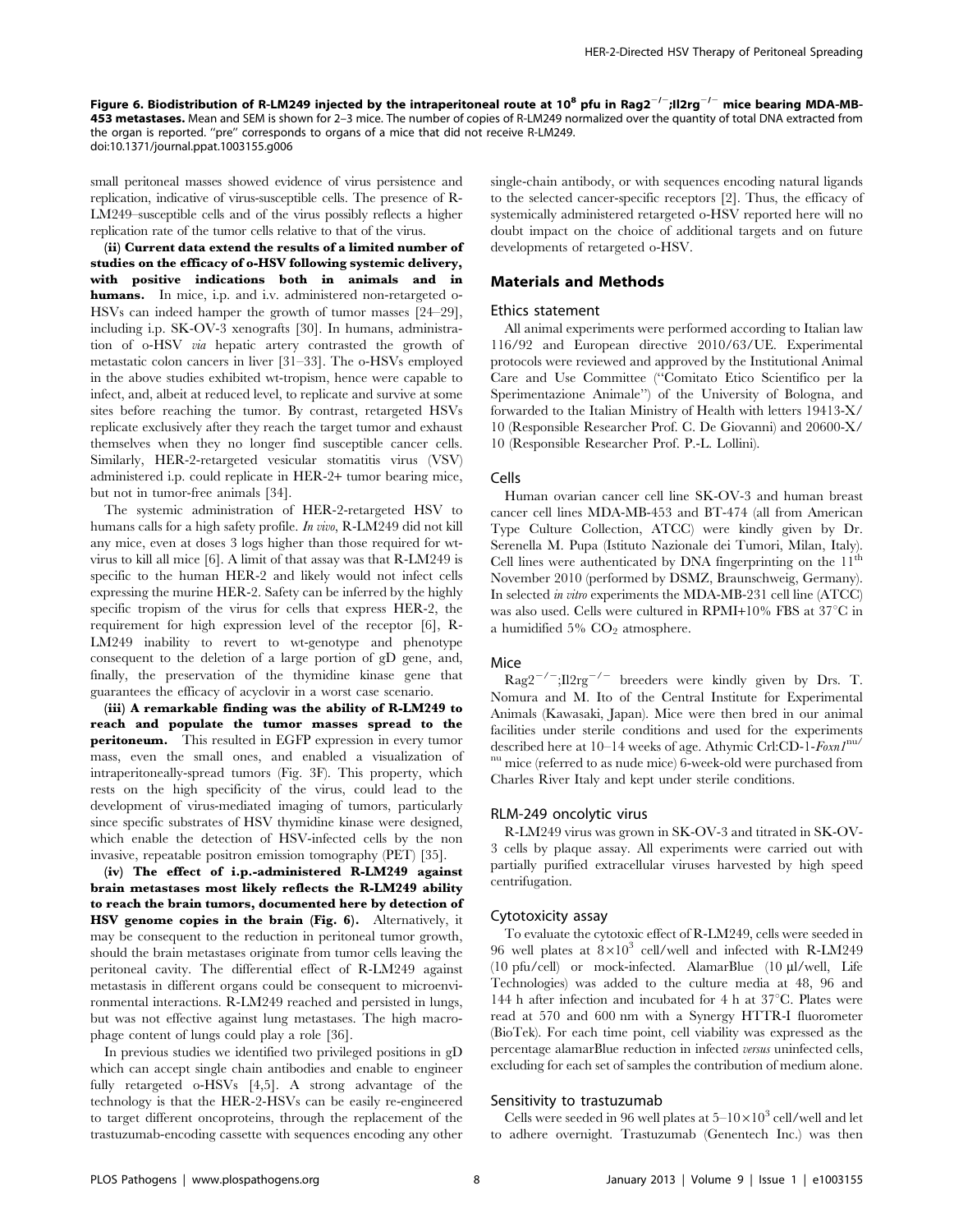added to each well at final concentrations ranging  $0.001-100 \mu g$ / ml and cultures were incubated for further 72–120 hr. Cell growth and viability were determined after 1 hr incubation with 1/10 volume of Cell Proliferation Reagent WST-1 (Roche Applied Science), reading absorbance on an ELISA plate reader with a test wavelength at 450 nm and a reference wavelength at 630 nm. Results were expressed as percentage of untreated controls.

#### Peritoneal carcinomatosis of ovarian carcinoma

For the induction of ovarian cancer peritoneal carcinomatosis, nude mice or  $\text{Rag2}^{-/-}$ ;Il2rg<sup>-/-</sup> mice received  $2\times10^6$  ovarian carcinoma SK-OV-3 cells intraperitoneally (i.p.). R-LM249 was administered weekly (for five weeks) at  $2\times10^7\text{--}10^8$  plaque-forming units, starting 3 days after the injection of tumor cells. Nude mice were sacrificed depending on tumor growth. For  $\text{Rag2}^{-/-};112\text{rg}^{-/-}$ mice, preliminary experiments showed that tumor masses could be clearly observed as early as 6 weeks after tumor cell injection. Accurate autopsy was performed with the aid of low-magnification device and intraperitoneal tumor masses were collected and weighted to quantify therapeutic efficacy.

#### Breast carcinoma models

The efficacy of R-LM249 against human  $HER-2^+$  breast carcinoma cells was tested in two experimental systems, i.e. against the growth of local tumors and against metastases.

For the induction of tumors, cell line MDA-MB-453 was injected subcutaneously  $(2\times10^6 \text{ cells})$  in a flank of Rag2<sup>-/-</sup>;  $\text{Il2rg}^{-/-}$  mice. R-LM249 was administered weekly (for ten weeks) at  $2 \times 10^7 - 10^8$  plaque-forming units, starting 3 days after the injection of tumor cells, as detailed in figure legend. At this time most mice showed very small but palpable masses, mice were randomized in the different groups based on tumoral mass size. Quantification of s.c. tumor masses was assessed weekly (just before R-LM249 administration) by measuring with a caliper, tumor volume was calculated as  $\pi \cdot [\sqrt{(a \cdot b)}]^3/6$ , where  $a =$  maximal tumor diameter, and  $b =$ tumor diameter perpendicular to  $a$  [6].

For the induction of metastases, cell line MDA-MB-453 was injected intravenously (i.v.)  $(2\times10^6 \text{ cells})$ . R-LM249 was administered weekly (for four weeks) at  $2\times10^7\text{--}10^8$  plaque-forming units, starting 3 days after the injection of tumor cells. Mice were sacrificed 10 weeks after tumor cell injection. Incidence of macroscopic metastases was determined at necropsy. Metastatic burden was estimated by human centromeric DNA qPCR quantification on genomic DNA of dissected organs (ovaries, brain and lungs). Human centromeric DNA qPCR quantification of metastatic burden in dissected organs (ovaries, brain and bone marrow) was performed by Real-Time PCR performed on genomic DNA, extracted with 10 mM Tris-HCl buffer pH 8.3 containing 50 mM KCl, 2.5 mM  $MgCl<sub>2</sub>$ , 0.01% gelatin, 0.45% Igepal,  $0.45\%$  Tween 20 and 120  $\mu$ g/ml proteinase K (all reagents from Sigma, Milan, Italy) by an overnight incubation at  $56^{\circ}$ C followed by 30 min incubation at  $95^{\circ}$ C to inactivate the proteinase K. A sequence of the  $\alpha$ -satellite region of the human chromosome was amplified. Primer and probe sequences derived from Becker et al. [37] with the sole alteration that the probe carried the nonfluorescent quencher dye TAMRA at the 3'-end. A 100 ng DNA aliquot per sample was amplified using 250 nM primers and  $100$  nM probe in a final volume of  $25 \mu$ l of TaqMan Universal PCR Master Mix (Applied Biosystems, Milan, Italy). After an initial denaturation step at  $95^{\circ}C$  for 10 min, 45 cycles of amplification (95 $^{\circ}$ C for 30 sec plus 60 $^{\circ}$ C for 1 min) were performed in a 5700 Sequence Detection System (Applied Biosystems). DNA extracted from mouse tissues showed no amplification up to 45 cycles. To quantify human cells, standard curves were constructed by adding serial amounts of MDA-MB-453 human cells (from 100% to 0.001%) to fixed amounts of mouse cells or mouse whole brain.  $C_t$  (threshold cycle) values obtained from the experimental samples were interpolated in the standard curve run in each PCR to obtain the relative amount of human to murine cells in the sample (referred to as human DNA relative units). Three to five independent determinations were performed for each specimen.

#### Biodistribution of R-LM249

R-LM249 was injected i.p. at  $10^8$  pfu in 0.4 ml in Rag2<sup>-/</sup>  $\sim$ :Il2rg<sup>-/-</sup> mice bearing metastases from MDA-MB-453 (7 weeks) after the i.v. injection of cells as reported above). Mice were sacrificed at various times (0.5, 6, 24 and 48 hr after virus injection). Ovaries, lungs and brain were collected at sacrifice and immediately frozen. DNA was then extracted with NucleoSpin Tissue (Macherey-Nagel) accordingly to the manufacturer's instruction and subjected to qPCR, with a standard curve of known quantities R-LM249 (from 25000 to 8 viral genome copies) performed in parallel. Primers used were: gG\_504\_f CTTG-GTTCCGACGCCTCAACATAC and gG\_603\_r TAAGGTGT-GGATGACGGTGCTGAC.

#### Statistical analysis

Tumor-free survival curves (Kaplan–Meier) were compared by the Mantel-Haenszel test. Tumor volumes and tumor or metastatic burdens were compared by the Student's  $t$  test and the non-parametric Wilcoxon rank sum test. Frequencies of mice with metastases were compared by Fisher's exact test.

## Supporting Information

Figure S1 Dissemination of human SK-OV-3 ovarian carcinoma in the peritoneal cavity of  $\text{Rag2}^{-/-}; \text{Il2rg}^{-/-}$  mice. Each panel shows multiple tumor nodules in one mouse 6 weeks after an i.p. challenge with  $2\times10^6$  cells. (A) Multiple nodules adhering to the omentum between liver and stomach; (B) Large nodules underneath the liver;  $(\mathbf{C})$  three nodules in the lower peritoneal cavity (detail of mouse of Figure 3d);  $(D)$  a large mass behind uterine horns. (TIF)

**Figure S2** Intracerebral MDA-MB-453 metastases in  $\text{Rag2}^{-7}$  $\frac{1}{2}$ ;Il2rg<sup>-/-</sup> mice evidenced by immunohistochemical staining for HER-2 (in brown). Mice received the i.v. injection of  $2\times10^6$ MDA-MB-453 cells. Numerous metastases preferentially localised in the cerebral cortex were observed. Most metastases initially appear as intravascular metastases (A) invading the brain parenchyma by direct extension  $(C)$  or along blood vessels  $(B, D)$ . (TIF)

**Figure S3** Ovarian metastasis in a  $\text{Rag2}^{-/-}; \text{Il2rg}^{-/-}$  mouse 10 weeks after the i.v. injection of  $2\times10^6$  MDA-MB-453 breast cancer cells.

(TIFF)

## Author Contributions

Conceived and designed the experiments: G. Campadelli-Fiume, L. Menotti, P. Nanni, P-L. Lollini, C. De Giovanni. Performed the experiments: L. Menotti, V. Gatta, M. Ianzano, A. Palladini, V. Grosso, M. Dall'Ora, S. Croci, G. Nicoletti, L. Landuzzi, P. Nanni, C. De Giovanni, M. Iezzi. Analyzed the data: P. Nanni, P-L. Lollini, C. De Giovanni, G. Campadelli-Fiume, L. Menotti. Wrote the paper: P-L. Lollini, P. Nanni, C. De Giovanni, G. Campadelli-Fiume.